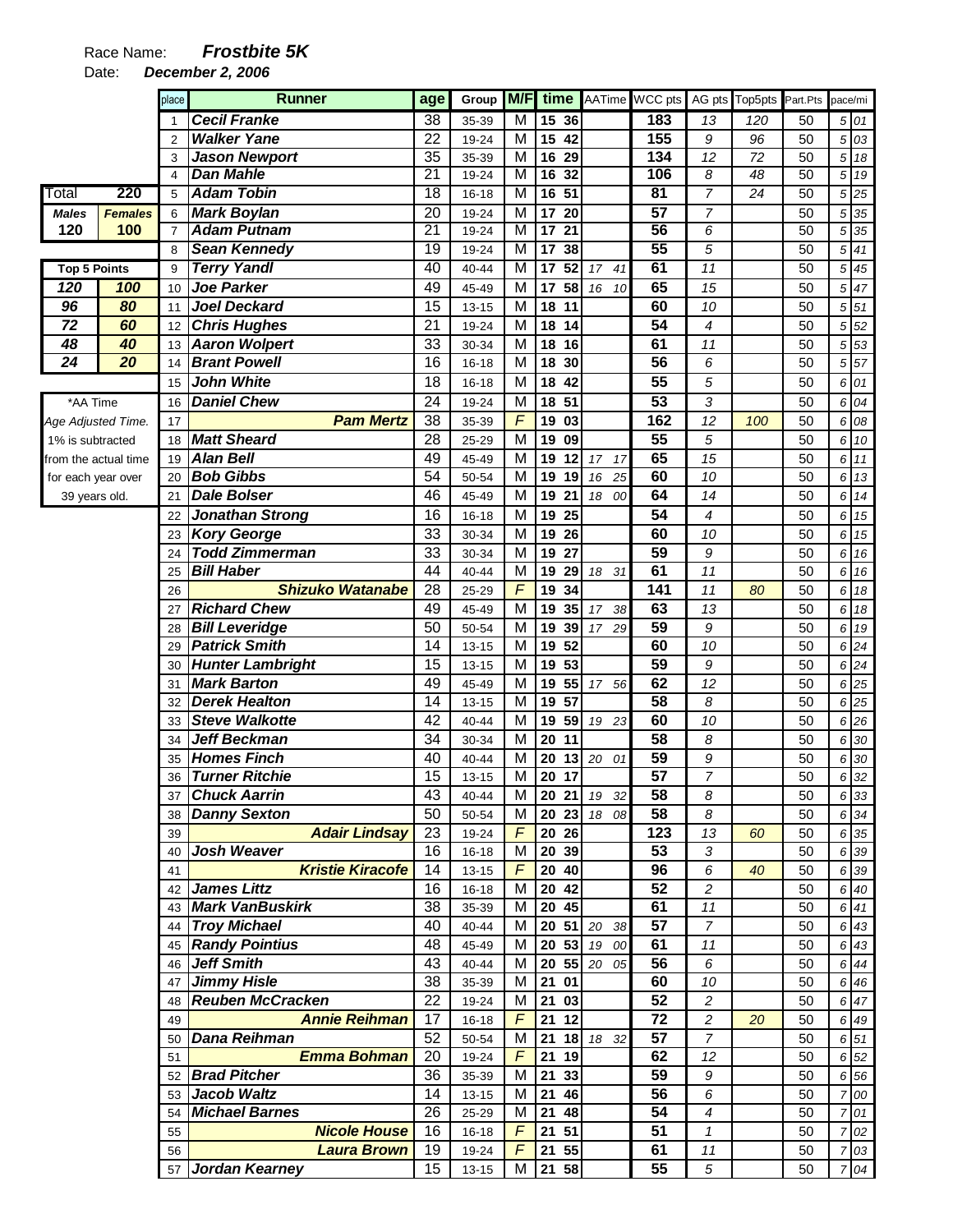Date: **December 2, 2006** 

| place | Runner                       | age | Group     | M/F        | time       |          | AATime WCC pts |                          | AG pts Top5pts | Part.Pts | pace/mi        |         |
|-------|------------------------------|-----|-----------|------------|------------|----------|----------------|--------------------------|----------------|----------|----------------|---------|
| 58    | <b>Robb Beckmyer</b>         | 34  | 30-34     | M          | 59<br>21   |          | 57             | 7                        |                | 50       | $\overline{7}$ | 05      |
| 59    | <b>Maggie Price</b>          | 24  | 19-24     | F          | 21<br>59   |          | 60             | 10                       |                | 50       | $\overline{7}$ | 05      |
| 60    | <b>Mark Strosberg</b>        | 30  | 30-34     | M          | 11<br>22   |          | 56             | 6                        |                | 50       | $\overline{7}$ | 08      |
| 61    | <b>Dave Mikesell</b>         | 48  | 45-49     | M          | 22<br>14   | 20<br>14 | 60             | 10                       |                | 50       | $\overline{7}$ | 09      |
| 62    | <b>Brian Schleeber</b>       | 35  | 35-39     | M          | 16<br>22   |          | 58             | 8                        |                | 50       | $\overline{7}$ | 10      |
| 63    | <b>Sara Bohall</b>           | 20  | 19-24     | $\sqrt{2}$ | 22<br>17   |          | 59             | 9                        |                | 50       | $\overline{7}$ | 10      |
| 64    | <b>Bill Black</b>            | 45  | 45-49     | M          | 22<br>20   | 21<br>00 | 59             | 9                        |                | 50       | $\overline{7}$ | 11      |
| 65    | <b>Rick Murray</b>           | 59  | 55-59     | M          | 22<br>26   | 57<br>17 | 56             | 6                        |                | 50       | $\overline{7}$ | 13      |
| 66    | <b>Terry Dryden</b>          | 47  | 45-49     | M          | 22<br>29   | 20<br>41 | 58             | 8                        |                | 50       | $\overline{7}$ | 14      |
| 67    | <b>Shelly Haber</b>          | 43  | 40-44     | $\sqrt{2}$ | 22<br>40   | 21<br>46 | 62             | 12                       |                | 50       | $\overline{7}$ | 18      |
| 68    | <b>Sheri McGinnis</b>        | 40  | 40-44     | F          | 22<br>44   | 22<br>30 | 61             | 11                       |                | 50       | $\overline{7}$ | 19      |
| 69    | <b>Gene Black</b>            | 64  | 60-64     | M          | 22<br>47   | 17<br>05 | 54             | $\overline{\mathcal{A}}$ |                | 50       | $\overline{7}$ | 20      |
| 70    | <b>Michael King</b>          | 51  | 50-54     | M          | 23<br>01   | 20<br>15 | 56             | 6                        |                | 50       | $\overline{7}$ | 25      |
| 71    | <b>Vince Punzo</b>           | 44  | 40-44     | M          | 23<br>03   | 54<br>21 | 55             | 5                        |                | 50       | $\overline{7}$ | 25      |
| 72    | <b>Taylor Gray</b>           | 14  | $13 - 15$ | M          | 23<br>07   |          | 54             | 4                        |                | 50       | $\overline{7}$ | 26      |
| 73    | <b>Bartholomew Bischoff</b>  | 21  | 19-24     | M          | 23<br>07   |          | 51             | $\mathbf{1}$             |                | 50       | $\overline{7}$ | 26      |
| 74    | <b>Monique Smith</b>         | 48  | 45-49     | F          | 23<br>12   | 21<br>07 | 59             | 9                        |                | 50       | $\overline{7}$ | 28      |
| 75    | <b>Rod Waltz</b>             | 45  | 45-49     | M          | 15<br>23   | 21<br>51 | 57             | 7                        |                | 50       | $\overline{7}$ | 29      |
| 76    | <b>Bob Covington</b>         | 50  | 50-54     | M          | 23<br>20   | 20<br>46 | 55             | 5                        |                | 50       | $\overline{7}$ | 31      |
| 77    | <b>Erin Parker</b>           | 15  | $13 - 15$ | $\sqrt{2}$ | 23<br>23   |          | 55             | 5                        |                | 50       | $\overline{7}$ | 32      |
| 78    | <b>Lory Michael</b>          | 36  | 35-39     | F          | 26<br>23   |          | 61             | 11                       |                | 50       | $\overline{7}$ | 33      |
| 79    | <b>Mary Schwendener-Holt</b> | 43  | 40-44     | F          | 23<br>27   | 22<br>31 | 60             | 10                       |                | 50       | $\overline{7}$ | 33      |
| 80    | <b>Keith Morey</b>           | 33  | 30-34     | M          | 23<br>32   |          | 55             | 5                        |                | 50       | $\overline{7}$ | 34      |
| 81    | <b>Kathy Barton</b>          | 50  | 50-54     | F          | 23<br>34   | 20<br>58 | 54             | $\overline{\mathcal{A}}$ |                | 50       | $\overline{7}$ | 35      |
| 82    | <b>Thomas Hale</b>           | 45  | 45-49     | M          | 23<br>38   | 22<br>13 | 56             | 6                        |                | 50       | $\overline{7}$ | 36      |
| 83    | <b>Brian Barker</b>          | 36  | 35-39     | M          | 23<br>39   |          | 57             | 7                        |                | 50       | $\overline{7}$ | 37      |
| 84    | <b>Eileen Cravens</b>        | 49  | 45-49     | F          | 23<br>45   | 21<br>23 | 58             | 8                        |                | 50       | $\overline{7}$ | 39      |
| 85    | <b>Jim Denny</b>             | 60  | 60-64     | M          | 23<br>54   | 53<br>18 | 53             | 3                        |                | 50       | $\overline{7}$ | 42      |
| 86    | <b>Kevin Lingg</b>           | 30  | 30-34     | M          | 23<br>58   |          | 54             | $\overline{\mathcal{A}}$ |                | 50       | $\overline{7}$ | 43      |
| 87    | <b>James Day</b>             | 35  | 35-39     | M          | 24<br>00   |          | 56             | 6                        |                | 50       | $\overline{7}$ | 43      |
| 88    | <b>Adam Deckard</b>          | 13  | $13 - 15$ | M          | 24<br>01   |          | 53             | 3                        |                | 50       | $\overline{7}$ | 44      |
| 89    | <b>Patrick Williams</b>      | 56  | 55-59     | M          | 24<br>18   | 20<br>10 | 55             | 5                        |                | 50       | $\overline{7}$ | 49      |
| 90    | <b>Elizabeth Malkemus</b>    | 37  | 35-39     | F          | 24<br>20   |          | 60             | 10                       |                | 50       | $\overline{7}$ | 50      |
| 91    | <b>Michael Black</b>         | 11  | $0 - 12$  | M          | 24<br>26   |          | 53             | 3                        |                | 50       | $\overline{7}$ | 52      |
| 92    | <b>Jerry Vietor</b>          | 51  | 50-54     | M          | 29<br>24   | 21<br>33 | 54             | $\overline{\mathcal{A}}$ |                | 50       | $\overline{7}$ | 53      |
| 93    | <b>Katie Gibbs</b>           | 16  | $16 - 18$ | F          | 24<br>36   |          | 50             | 0                        |                | 50       | $\overline{7}$ | 55      |
| 94    | <b>Michael Rice</b>          | 22  | 19-24     | м          | 24 37      |          | 50             | 0                        |                | 50       |                | 7 5 5   |
| 95    | <b>Ryan Williams</b>         | 28  | 25-29     | M          | 24 37      |          | 53             | 3                        |                | 50       |                | $7\,55$ |
| 96    | <b>Eric Yandl</b>            | 11  | $0 - 12$  | M          | 24 45      |          | 52             | 2                        |                | 50       |                | 7 58    |
| 97    | <b>Dave Eilar</b>            | 53  | 50-54     | М          | 24<br>50   | 21<br>21 | 53             | 3                        |                | 50       | $\overline{7}$ | 59      |
| 98    | <b>Chase Brookshear</b>      | 12  | $0 - 12$  | М          | 51<br>24   |          | 51             | $\mathcal I$             |                | 50       | $\overline{7}$ | 59      |
| 99    | <b>Kelly Day</b>             | 41  | 40-44     | F          | 24<br>54   | 24<br>24 | 59             | 9                        |                | 50       |                | 8 01    |
| 100   | <b>Jon Patton</b>            | 63  | 60-64     | M          | 25<br>09   | 19<br>07 | 52             | $\overline{\mathbf{c}}$  |                | 50       |                | 8 0 6   |
| 101   | <b>Stephanie Eilar</b>       | 23  | 19-24     | F          | 25<br>11   |          | 58             | 8                        |                | 50       |                | 8 0 6   |
| 102   | <b>Susan Kiracofe</b>        | 40  | 40-44     | F          | 25<br>17   | 25<br>02 | 58             | 8                        |                | 50       |                | 8 0 8   |
| 103   | <b>Andrew Stover</b>         | 15  | $13 - 15$ | М          | 25<br>18   |          | 52             | $\overline{\mathbf{c}}$  |                | 50       |                | 8 0 9   |
| 104   | <b>Jennifer Lewis</b>        | 31  | 30-34     | F          | 25 20      |          | 58             | 8                        |                | 50       |                | 8 0 9   |
|       | 105 Charlie Gerkin           | 18  | $16 - 18$ | М          | 25 26      |          | 51             | $\mathcal I$             |                | 50       |                | 8 11    |
|       | 106 Bill Collins             | 61  | 60-64     | M          | 25 28      | 19<br>52 | 51             | $\mathcal I$             |                | 50       |                | 8 12    |
| 107   | <b>Frank Donahue</b>         | 45  | 45-49     | M          | 25<br>29   | 23<br>57 | 55             | 5                        |                | 50       |                | 8 12    |
| 108   | <b>Kelly Burk</b>            | 33  | 30-34     | F          | 25<br>30   |          | 57             | 7                        |                | 50       |                | 8 12    |
| 109   | <b>David Mabry</b>           | 50  | 50-54     | M          | 25<br>30   | 22<br>42 | 52             | $\overline{c}$           |                | 50       |                | 8 12    |
| 110   | <b>Chris Byrd</b>            | 28  | 25-29     | F          | 25<br>42   |          | 60             | 10                       |                | 50       |                | 8 16    |
| 111   | <b>Dave Pointis</b>          | 56  | 55-59     | М          | 26<br>04   | 21<br>38 | 54             | $\boldsymbol{4}$         |                | 50       |                | 8 23    |
| 112   | <b>Jody Flommersfeld</b>     | 47  | 45-49     | F          | 26 07      | 24<br>02 | 57             | 7                        |                | 50       |                | 8 24    |
| 113   | <b>Cherie Dolehanty</b>      | 37  | 35-39     | F          | 26 09      |          | 59             | 9                        |                | 50       |                | 8 25    |
|       | 114 Bob Baker                | 45  | 45-49     | M          | 26 10 $24$ | 36       | 54             | $\boldsymbol{4}$         |                | 50       |                | 8 25    |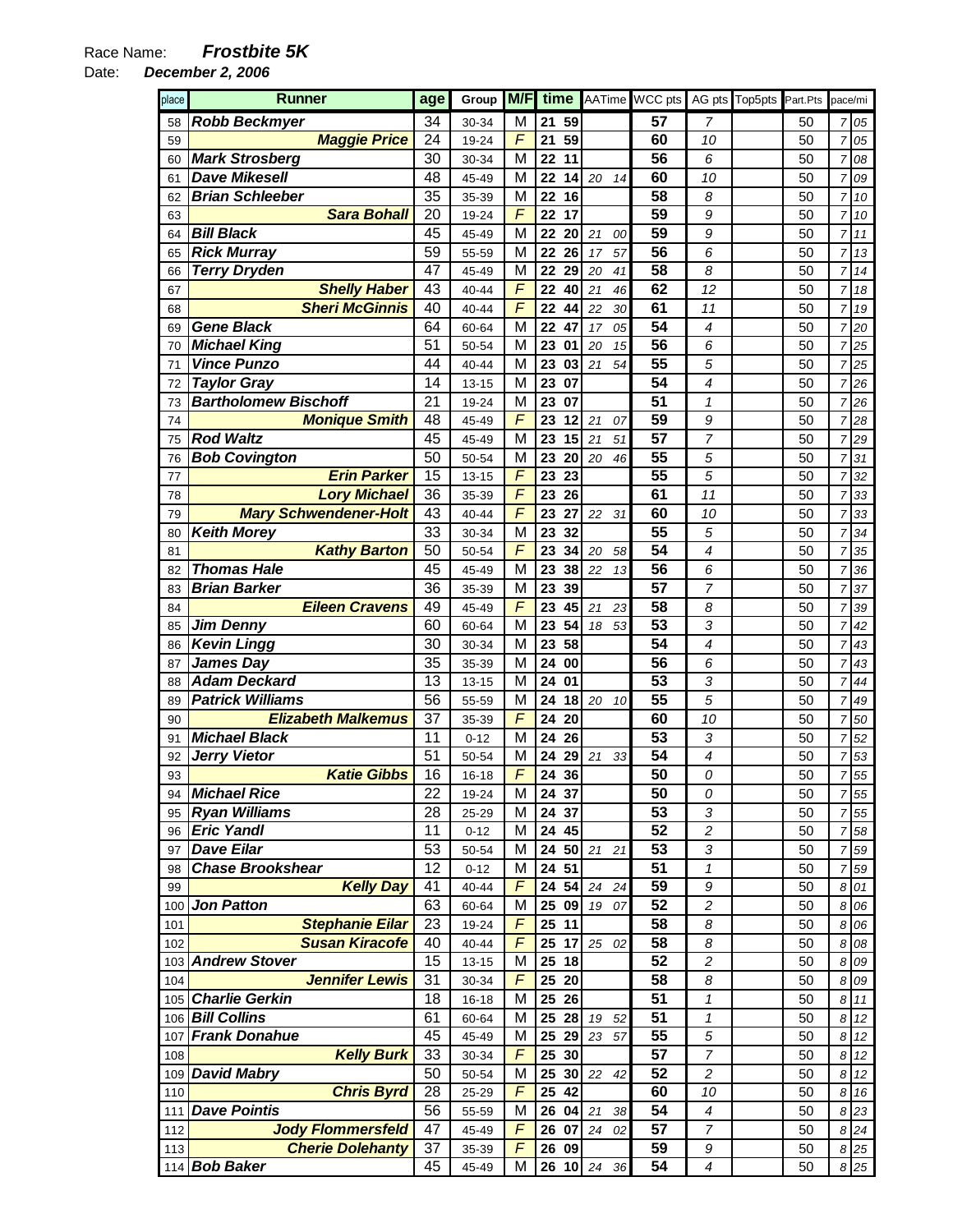Date: **December 2, 2006** 

| place | Runner                      | age             | Group     | M/F            | time                  |          | AATime WCC pts |                         | AG pts Top5pts | Part.Pts | pace/mi |        |
|-------|-----------------------------|-----------------|-----------|----------------|-----------------------|----------|----------------|-------------------------|----------------|----------|---------|--------|
| 115   | <b>Doug Philbeck</b>        | 32              | 30-34     | M              | 26<br>11              |          | 53             | 3                       |                | 50       |         | 8 26   |
| 116   | <b>Paula Head</b>           | 19              | 19-24     | F              | 26<br>15              |          | 57             | 7                       |                | 50       | 8       | 27     |
| 117   | <b>Hannah Leveridge</b>     | 13              | $13 - 15$ | F              | 15<br>26              |          | 54             | 4                       |                | 50       | 8       | 27     |
| 118   | <b>Michelle Dafler</b>      | 28              | 25-29     | F              | 19<br>26              |          | 59             | 9                       |                | 50       | 8       | 28     |
| 119   | <b>Kim Pontius</b>          | 44              | 40-44     | F              | 26<br>30              | 25<br>11 | 57             | 7                       |                | 50       | 8       | 32     |
| 120   | <b>David Wetzel</b>         | 47              | 45-49     | M              | 36<br>26              | 24<br>28 | 53             | 3                       |                | 50       | 8       | 34     |
| 121   | <b>Marla Shirey</b>         | 39              | 35-39     | F              | 38<br>26              |          | 58             | 8                       |                | 50       | 8       | 34     |
| 122   | <b>Alicia Dixon</b>         | 36              | 35-39     | F              | 26<br>48              |          | 57             | 7                       |                | 50       | 8       | 38     |
| 123   | <b>Jeff Coudron</b>         | 36              | 35-39     | M              | 49<br>26              |          | 55             | 5                       |                | 50       | 8       | 38     |
| 124   | <b>Barb Scrogham</b>        | 60              | 60-64     | F              | 55<br>26              | 21<br>16 | 52             | $\overline{c}$          |                | 50       | 8       | 40     |
| 125   | <b>Morgan Spivey</b>        | 13              | $13 - 15$ | F              | 27<br>33              |          | 53             | 3                       |                | 50       | 8       | 52     |
| 126   | <b>George Stallings</b>     | $\overline{57}$ | 55-59     | M              | 27<br>27              | 22<br>31 | 53             | 3                       |                | 50       | 8       | 50     |
| 127   | <b>Hayley Rogers</b>        | 10              | $0 - 12$  | F              | 33<br>27              |          | 59             | 9                       |                | 50       | 8       | 52     |
| 128   | <b>Mary Ann Stienbarger</b> | 47              | 45-49     | F              | 27<br>36              | 25<br>24 | 56             | 6                       |                | 50       | 8       | 53     |
| 129   | <b>Lori Fowler</b>          | 29              | 25-29     | F              | 45<br>27              |          | 58             | 8                       |                | 50       | 8       | 56     |
| 130   | <b>Leslie Rogers</b>        | 30              | 30-34     | $\overline{F}$ | 28<br>04              |          | 56             | 6                       |                | 50       | 9       | 02     |
| 131   | <b>Greg Kurtz</b>           | 49              | 45-49     | M              | 28<br>08              | 25<br>19 | 52             | $\overline{c}$          |                | 50       | 9       | 03     |
| 132   | <b>Steve Ellison</b>        | 42              | 40-44     | M              | 28<br>11              | 27<br>20 | 54             | 4                       |                | 50       | 9       | 04     |
| 133   | <b>Brenda Burns</b>         | 48              | 45-49     | F              | 28<br>26              | 25<br>52 | 55             | 5                       |                | 50       | 9       | 09     |
| 134   | <b>Lacy Shirey</b>          | 11              | $0 - 12$  | F              | 35<br>28              |          | 58             | 8                       |                | 50       | 9       | 12     |
| 135   | <b>Tonya Burroughs</b>      | 20              | 19-24     | $\overline{F}$ | 35<br>28              |          | 56             | 6                       |                | 50       | 9       | 12     |
| 136   | <b>Ann Gibbs</b>            | 47              | 45-49     | F              | 36<br>28              | 26<br>19 | 54             | 4                       |                | 50       | 9       | 12     |
| 137   | <b>Judy Pierce</b>          | 44              | 40-44     | F              | 38<br>28              | 27<br>12 | 56             | 6                       |                | 50       | 9       | 13     |
| 138   | <b>Carol Ammerman</b>       | 63              | 60-64     | F              | 28<br>44              | 21<br>50 | 51             | $\pmb{\mathcal{1}}$     |                | 50       | 9       | 15     |
| 139   | <b>Emily Murphy</b>         | 38              | 35-39     | F              | 45<br>28              |          | 56             | 6                       |                | 50       | 9       | 15     |
| 140   | <b>Kara Newman</b>          | 25              | 25-29     | F              | 46<br>28              |          | 57             | 7                       |                | 50       | 9       | 16     |
| 141   | <b>Jane Allen</b>           | 32              | 30-34     | $\overline{F}$ | 53<br>28              |          | 55             | 5                       |                | 50       | 9       | 18     |
| 142   | <b>Steve Lair</b>           | 39              | 35-39     | M              | 55<br>28              |          | 54             | 4                       |                | 50       | 9       | 18     |
| 143   | <b>Jennifer Roggero</b>     | 48              | 45-49     | F              | 29<br>14              | 26<br>36 | 53             | 3                       |                | 50       | 9       | 25     |
| 144   | <b>Dana Budd</b>            | 52              | 50-54     | M              | 29<br>15              | 25<br>27 | 51             | $\pmb{\mathcal{1}}$     |                | 50       | 9       | 25     |
| 145   | <b>Bob Swanson</b>          | 59              | 55-59     | M              | 16<br>29              | 23<br>25 | 52             | 2                       |                | 50       | 9       | 25     |
| 146   | Leo Cordova                 | 38              | 35-39     | M              | 29<br>19              |          | 53             | 3                       |                | 50       | 9       | 26     |
| 147   | <b>Seth Bischoff</b>        | 25              | 25-29     | M              | 29<br>21              |          | 52             | $\overline{c}$          |                | 50       | 9       | 27     |
| 148   | <b>John Dimino</b>          | 39              | 35-39     | M              | 29<br>22              |          | 52             | $\overline{c}$          |                | 50       | 9       | 27     |
| 149   | <b>Debbie Cummins</b>       | 51              | 50-54     | F              | 29<br>33              | 26<br>00 | 53             | 3                       |                | 50       | 9       | 31     |
| 150   | <b>Lisa Hacker</b>          | 41              | 40-44     | F              | 35<br>29              | 29<br>00 | 55             | 5                       |                | 50       | 9       | 31     |
| 151   | <b>Mike McIntosh</b>        | 48              | 45-49     | M              | 29 35                 | 26 55    | 51             | 1                       |                | 50       |         | 9 31   |
| 152   | <b>Lori Watson</b>          | 28              | 25-29     | F              | 30<br>00              |          | 56             | 6                       |                | 50       | 9       | 39     |
|       | 153 lan Means               | 13              | $13 - 15$ | M              | 30 04                 |          | 51             | 1                       |                | 50       | 9       | 41     |
| 154   | <b>Ike Means</b>            | 39              | 35-39     | M              | 30 06                 |          | 51             | 1                       |                | 50       | 9       | 41     |
| 155   | <b>Jeff Dye</b>             | 40              | 40-44     | M              | 30<br>11              | 29<br>53 | 53             | 3                       |                | 50       | 9       | 43     |
| 156   | <b>Liz Ferris</b>           | 34              | 30-34     | F              | 30 <sub>o</sub><br>21 |          | 54             | 4                       |                | 50       | 9       | 46     |
| 157   | <b>Rhonda Harding</b>       | 34              | 30-34     | F              | 30<br>22              |          | 53             | 3                       |                | 50       | 9       | 46     |
| 158   | <b>Bob Patton</b>           | 59              | 55-59     | M              | 30<br>36              | 24<br>29 | 51             | 1                       |                | 50       | 9       | 51     |
| 159   | <b>Sherry Platt</b>         | 36              | 35-39     | F              | 30<br>43              |          | 55             | 5                       |                | 50       | 9       | 53     |
| 160   | <b>Laura Miller</b>         | 26              | 25-29     | F              | 31<br>06              |          | 55             | 5                       |                | 50       | 10      | 01     |
| 161   | <b>Marie Engle</b>          | 40              | 40-44     | F              | 31<br>23              | 31<br>04 | 54             | 4                       |                | 50       | 10      | 06     |
| 162   | <b>Dale Cummins</b>         | 58              | 55-59     | M              | 31<br>24              | 25<br>26 | 50             | 0                       |                | 50       | 10      | 06     |
| 163   | <b>Manda Light</b>          | 25              | 25-29     | F              | 31<br>26              |          | 54             | 4                       |                | 50       | 10      | 07     |
| 164   | <b>Tom Ritter</b>           | 34              | 30-34     | M              | 31<br>33              |          | 52             | $\overline{\mathbf{c}}$ |                | 50       | 10      | 09     |
| 165   | <b>Tom Carrico</b>          | 53              | 50-54     | M              | 31<br>35              | 27<br>10 | 50             | 0                       |                | 50       | 10      | $10\,$ |
| 166   | Jeremiah Waltz              | 9               | $0 - 12$  | M              | 31<br>36              |          | 50             | 0                       |                | 50       | 10      | $10\,$ |
| 167   | <b>Karen Black</b>          | 45              | 45-49     | F              | 31<br>40              | 29<br>46 | 52             | 2                       |                | 50       | 10      | 12     |
| 168   | <b>Molly Barnes</b>         | 24              | 19-24     | F              | 31<br>46              |          | 55             | 5                       |                | 50       | 10      | 13     |
| 169   | <b>Lindsay Bloom</b>        | 27              | 25-29     | F              | 31<br>47              |          | 53             | 3                       |                | 50       | 10      | 14     |
| 170   | <b>Lindsay Boatright</b>    | 27              | 25-29     | F              | 31<br>48              |          | 52             | $\overline{c}$          |                | 50       | 10      | 14     |
| 171   | <b>Karli Elsrod</b>         | 19              | 19-24     | $\sqrt{2}$     | 31<br>52              |          | 54             | $\boldsymbol{4}$        |                | 50       |         | 10 15  |